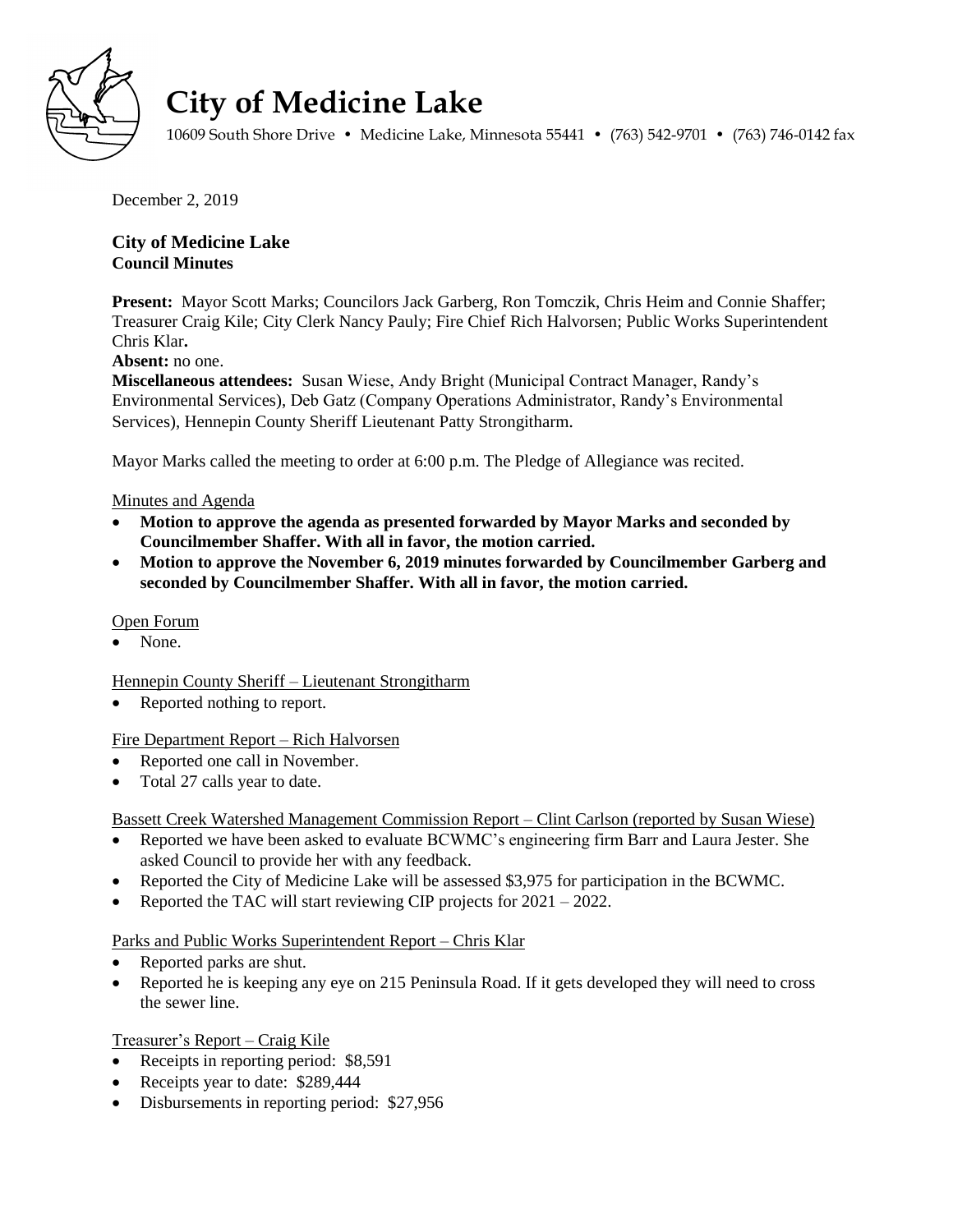- Disbursements year to date: \$335,580
- **Motion to approve the summary spending, receipts and cash balances through December 2, 2019 forwarded by Councilmember Shaffer and seconded by Councilmember Heim. With all in favor, the motion carried.**
- **Motion to approve Resolution 19-20 APPROVING THE TAX LEVY of \$527,907 FOR TAXES PAYABLE IN 2020 forwarded by Councilmember Heim and seconded by Councilmember Shaffer. With all in favor, the motion carried.**

## Officer Reports:

## Councilmember Garberg

- Reported he is working with Comcast on how to setup free internet for the Fire Department.
- Reported he contacted Hennepin County Sherriff's Office with information on the new city web site.

### Councilmember Tomczik

- Andy Bright from Randy's Environmental Services said he wants to hear any issues or concerns and also wants to talk about a pass-through disposal price increase. Hennepin County has increased their tipping fee for municipal solid waste at Hennepin County facilities. The increase is \$0.62 per household per month. Randy's will send a letter to residents.
- Councilmember Garberg asked about throwing away batteries. Deb Gatz said batteries can be put in the trash.
- Ms. Gatz will provide education information that can be provided to the residents via the Laker or the City web site.

### Councilmember Heim

Reported the I/I grant has been signed. He thinks we'll receive the money this month.

## Councilmember Shaffer

- Reported she wants to update the rental code. She hopes to have it ready in January.
- Reported she wants to change the timing of rental inspections and rental licensing. Our inspections are every other year and licensing is every year with a total fee of \$215 for 3 years. Plymouth is on a 3 year cycle for both for \$150. Golden Valley charges \$125 each year and inspections are done every 3 years. Council was in agreement to adopt Plymouth's schedule.
- Reported she is collecting rental license fees this month. The new fees would start in 2021 when inspections occur. The new amounts need to be included in the 2020 fee schedule to be approved in January.
- Reported she is working on updating the City web site for the building process.
- Council agreed that 30 minutes is the maximum that Brad Scheib should be engaged on construction projects prior to an escrow.
- Reported she will ask the League of Minnesota Cities how long we need to keep building permits and building records.

#### Mayor Marks

- Reported he will be out of town this Friday through next Friday. Councilmember Garberg will be acting mayor.
- Reported he spoke with Attorney Wynn Curtiss today. The prosecution of the dangerous dog went to court today. It was agreed that we would defer prosecution for one year as long as there are no further incidents. The case remains open. In exchange, the Hawkins will pay for Mr. Curtiss' time for the criminal prosecution.